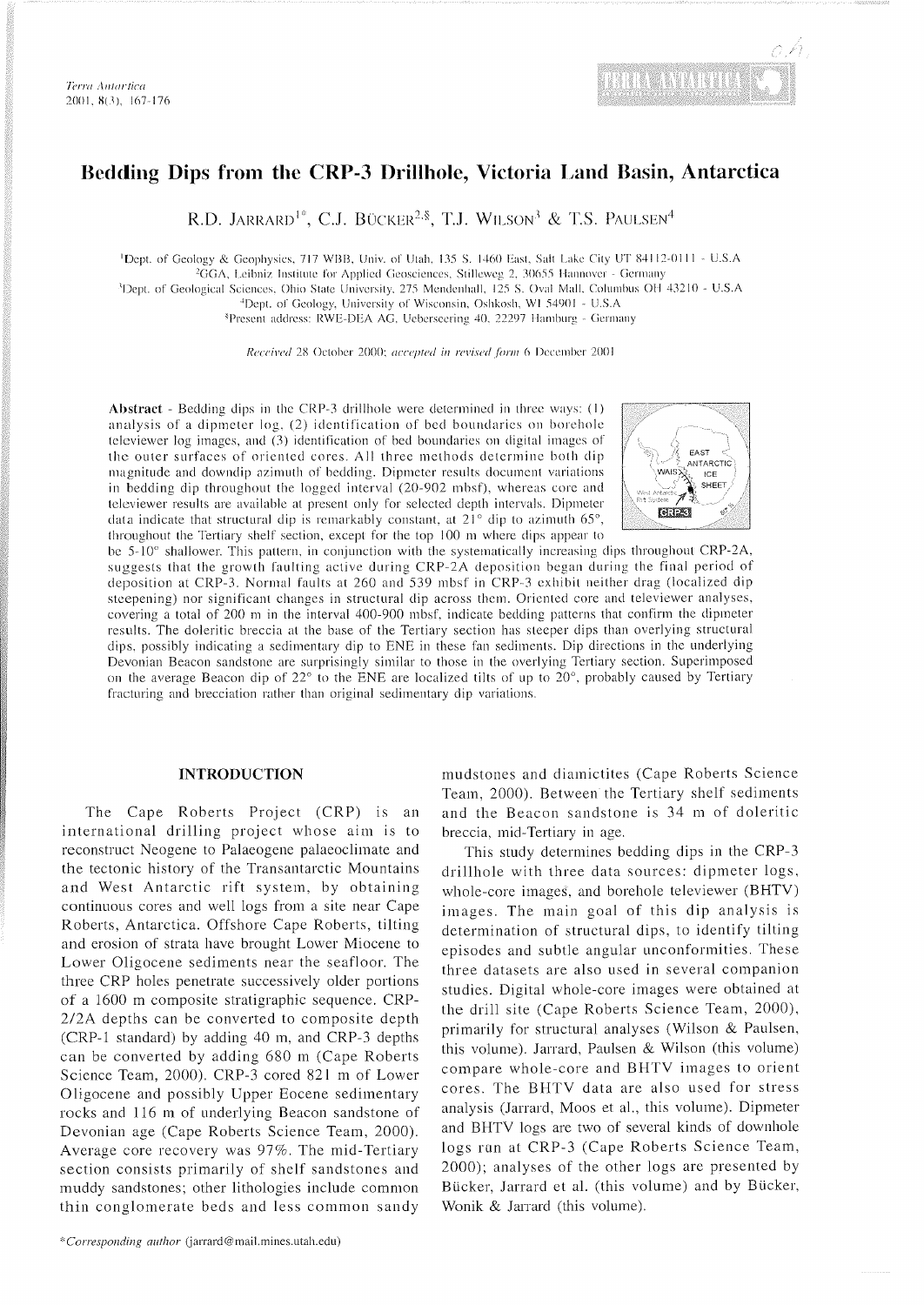### **DATA PROCESSING**

## **l** .OGGING OPERATIONS AND ORIENTATION

CRP-3 was logged in three phases: the open-hole interval 346-20 mbsf was logged at the conclusion of drilling with HQ drillrod (96 mm hole diameter, 61 mm core diameter), the interval  $770-346$  mbsf was logged during drilling with NQ drillrod (76 mm hole diameter. 45 mm core diameter), and the interval 902-765 mbsf was logged at the conclusion of drilling. Two intervals were not logged because hole conditions were too unstable to risk losing the tools: the upper fault zone  $(256-272 \text{ mbsf})$ , and the bottom part of the hole (902-939 mbsf), which was blocked hy swelling clays in an altered intrusion.

The dipmeter and BHTV tools record azimuth and angle of borehole deviation. CRP-3 was nearly vertical: hole deviation was to the southwest, with a deviation angle of  $1.0^{\circ}$ -2.5° from vertical in the top 350 mbsf, and about  $1.5^\circ$  in the lower portion of the hole (Cape Roberts Science Team, 2000). Although this deviation is minor, dipmeter dips are corrected from borehole to in situ coordinates. Core and BHTV dips, in contrast, are not corrected.

The Antares<sup>®</sup> dipmeter and BHTV include three perpendicular magnetometers, for tool orientation. Two horizontal magnetometers provide a continuous record of orientation of each tool with respect to magnetic north, so that all data can be converted from tool coordinates to magnetic north. We converted the data from magnetic north to true north coordinates, using measurements of local deviation based on an on-ice reference magnetometer. The CRP-3 site is actually at a higher latitude than the South Magnetic Pole, and it is so close to the magnetic pole that we considered it necessary to test the 148.3' local deviation based on the International Geomagnetic Reference Field (IGRF). An additional concern at very high latitudes is that magnetic storms can cause sudden, large swings in local deviation. Consequently, the reference magnetometer recorded 3-component magnetic field direction throughout dipmeter and BHTV logging. Fortunately, magnetic storm activity was low during logging, causing declination variations of <3'. Our measurements with the reference magnetometer were consistent with the IGRF value: 147-148'. Local deviation was also measured with GPS surveys in August and October 1999. These measurements, 148.5° and 147.5°, are nearly identical to the IGRF prediction.

#### DIPMETER

 $CRP-3$  was logged with an Antares $@$  4-pad, slimhole dipmeter. This tool measures resistivity at each pad at a 5-mm vertical spacing. Dipmeter processing steps, including gain adjustment, spike removal, pad equalization, and depth shifting, are

similar to those employed for CRP-2A and described by Jarrard et al. (2000). Thin conglomerates, which are relatively abundant, were deleted before dip analysis.

Lonestones are much less abundant at  $CRP-3$  than at CRP-2A, so their associated resistivity spikes are less of a problem. To minimize the effects of lonestones and patchy cements on our dipmeter analyses, we employed two methods of spike removal. We subjectively edited all raw microresistivity traces, deleting high-resistivity spikes. We also used the objective spike detection algorithm of Jarrard et al.  $(2000)$ . We found that the subjectively edited dataset gave a stables, more consistent suite **of** dip determinations above 550 mbsf, whereas the objectively edited dataset was superior below 550 mbsf. For determination of bedding dips from the despiked dipmeter data, we used the program Ezdip®. Results depend on a variety of user-determined processing parameters. For the Tertiary sediments above 790 mbsf, we achieved the best signal-to-noise ratio with a window length of  $0.25$  m, a step increment of 0.12 m, and a correlation angle of 0-55'.

Except for occasional conglomerates, the Tertiary shelf sedimentary environment (0-789 mbsf) is generally favorable for dipmeter-based determination of bedding dips. In contrast, the underlying doleritic breccia and Beacon sandstone are challenging for dipmeter analysis, because many correlations among the four resistivity pads are attributable not to bedding but to brecciation or fracturing. Furthermore, the doleritic breccia has correlations from dolerite clasis and much of the unit is extensively faulted (Cape Roberts Science Team, 2000; Wilson & Paulsen, this volume). These problems can be reduced by processing changes such as increasing the window length substantially, assuming that only bedding will exhibit a parallel fabric over a wide interval. Nevertheless, spurious picks and unintentional picking on fracture sets are unavoidable. Our most robust solution in the breccia used a window length of 2 m, step length of 1 m, and scan angle of 80'. We processed the Beacon interval with both a restrictive parameter set  $(0.5 \text{ m}, 0.25 \text{ m}, 50^{\circ})$  and an inclusive one (0.25 m, 0.12 m, 50').

#### CORE AND BOREHOLE TELEVIEWER

As part of the core processing flow at Cape Roberts Drillsite, both whole cores and split cores were routinely digitally imaged with a DMT Corescan@ color scanner (Cape Roberts Science Team, 2000). Prior to core splitting, the outer surfaces of most cores were imaged; exceptions were cores with too little strength to be rotated on the scanner without breaking up. In many cases, it is possible to determine relative orientation among successive core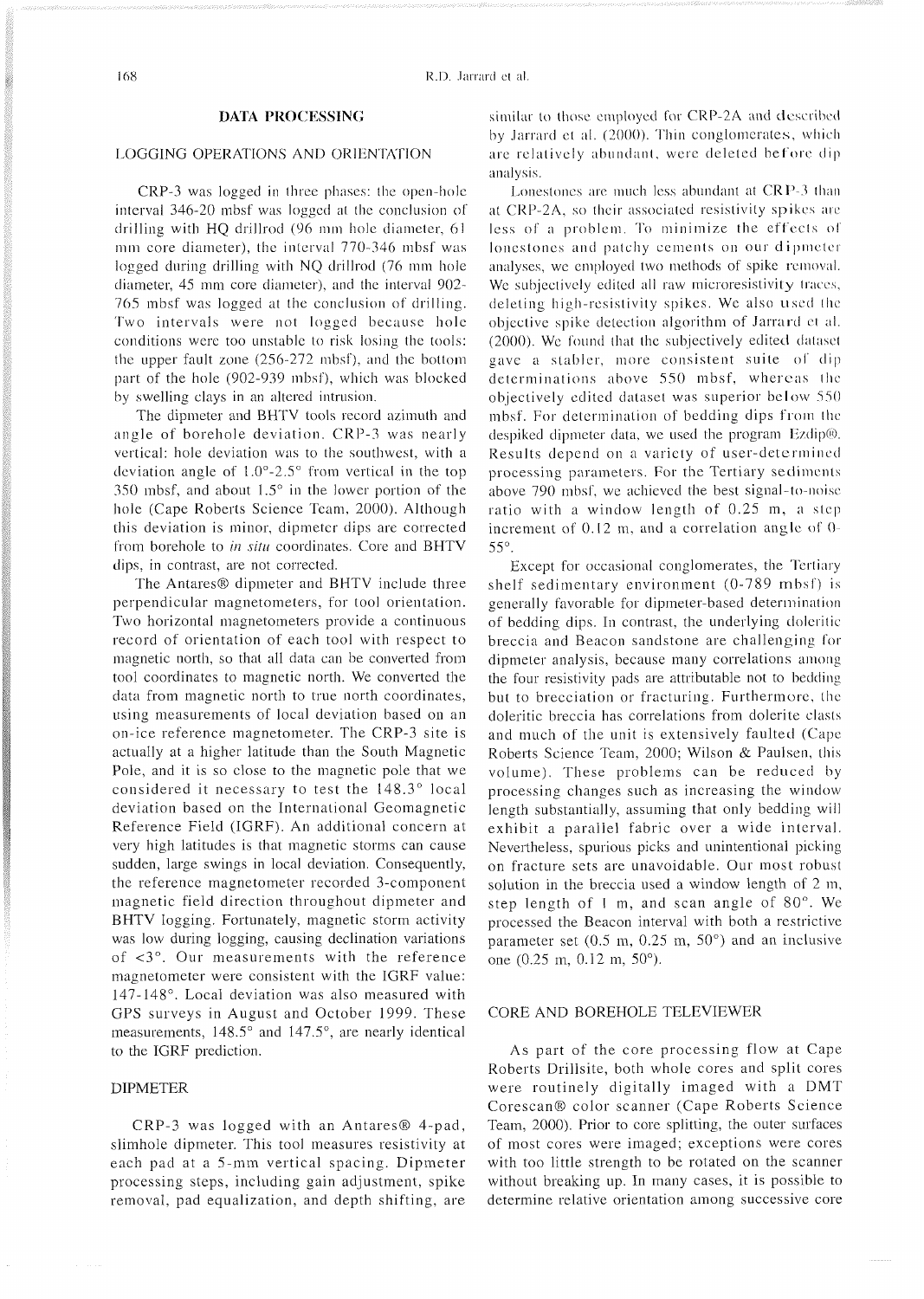pieces and among successive core images, by matching and fitting together the broken core surfaces. This process can be undertaken with the whole-core images in a process referred to as "stitching". Each interval of stitched-together images is a continuous composite with correct relative orientations among successive pieces. Seventeen intervals, totaling  $231 \text{ m}$  ( $25\%$  of the cored interval). were stitched. These stitched intervals were then oriented with respect to a geographic (NESW) coordinate system, by comparing them to oriented BHTV images and rotating them to match orientations of fractures, bedding, and clasts (Jarrard, Paulsen & Wilson, this volume). Jarrard, Paulsen & Wilson (this volume) subjectively estimate the accuracy of orientation as  $\pm 15^{\circ}$  for most stitched-core intervals and  $\pm 25^\circ$  for individual features (such as beds) within each interval. Almost all of these stitched-core intervals were included in our studies of bedding dips. "Bedding" is here defined as a change in gray level, sinusoidal in shape on unwrapped 360' core or BHTV images, interpreted to be caused by a change in lithology or porosity. Fractures are readily distinguished from bedding within these images, and we exclude fractures from our analyses.

Core image processing and analysis techniques were generally similar to those described by Jarrard et al. (2000), except that Corelog@ processing software was replaced with more versatile WellCAD®. Because our focus is on delineation of primary and structural dips, we exclude obvious soft-sediment deformation and lonestone sag and drape from our bedding picks. However, both can occur at a scale large enough to be unrecognized in the core images.

The BHTV is an acoustic instrument that provides an image of surface reflectivity of  $/$ the wall of a fluidfilled hole (Zemanek et al.,  $19\overline{7}0$ ). As the tool is pulled up the hole, a rotating transducer obtains continuous 360° images of both amplitude and traveltime. CRP-3 amplitude images were most useful for identification of geologic features such as fractures, bedding, and clasts. Reflection amplitude depends mainly on reflectivity and roughness of the borehole wall. Vertical resolution is 3 mm, and horizontal resolution is  $2.5^{\circ}$  or  $5^{\circ}$ , depending on data acquisition parameters. Hole size was quite uniform, based on dipmeter measurements (Cape Roberts Science Team, 2000). The CRP-3 BHTV logs, like other CRP-3 well logs, initially exhibited up to 2.5 m of depth shift compared to coring depths, caused mainly by stretch of the logging cable. After depth shifting (Jarrard, Moos et al., this volume), residual depth shifts are everywhere less than 10 cm. BHTV log quality varied from poor to excellent, generally improving with increasing depth. Much of the top half of the BHTV log provided only rare returns from the borehole wall, possibly because of mudcake. Our bedding analyses are therefore confined to the bottom half of the borehole.

Bedding dips were picked on both oriented-core and BHTV images by fitting sinusoids along observed bedding planes. The core picks are sensitive to color changes, associated with mincralogic variations, whereas BHTV character is most sensitive to porosity and therefore to grain size. The core bedding picks are the most reliable of our three techniques, with minimal ambiguity about bedding vs. fractures. BHTV-bascd bedding analysis could be undertaken on a much larger percentage of the hole than that with oriented core, but we have confined our BHTV analyses to the same intervals as for oriented core. The core and BHTV picks were undertaken in parallel, using side-by-side images to increase confidence in bedding identifications.

#### **BEDDING DIP RESULTS**

A common approach to dipmeter analysis is to examine patterns within so-called "tadpole plots", dip vs. depth plots in which dip azimuth is indicated by a short line segment on each data point. For each of the three CRP-3 bedding datasets (dipmeter, oriented-core, and BHTV), we have examined both tadpole plots and stereographic plots of poles to bedding, to identify intervals with uniform bedding behavior. The selection of intervals and their boundaries is based primarily on identification of sudden changes in average dip direction (dip magnitude or azimuth) on the tadpole and stereographic plots. Noise is subsequently minimized by considering interval means, with associated 95% confidence limits, rather than individual data points. Interval means are calculated by applying Fisher statistics, applicable to dispersion on a sphere, to the poles of bedding. This method provides an unbiased mean dip direction, whereas separate arithmetic averaging of dip directions and dip azimuths yields a biased mean dip direction, particularly for small dips.

Table 1 lists the abundances of bedding dip determinations, for the three stratigraphic zones (Tertiary shelf, dolerite breccia, and Beacon sandstone) and three methods (dipmeter, oriented-core, and BHTV). Our initial dataset of bedding orientations consists of 4286 dipmeter beds, 877 oriented-core beds, and 821 BHTV beds. During the process of interval identification, some data were omitted because they fell between intervals of uniform dip behavior. In addition, a few points were deleted from within some groups because their directions were dramatically different from those of the overall population. Percentages of deleted data and final data abundances are also listed in table 1.

Table 2 shows the dipmeter data intervals and interval-average bedding orientations. Also shown for each mean are the precision parameter  $k$  (larger values indicate higher precision) and the radius (in degrees) of the 95% confidence circle. Table 3 shows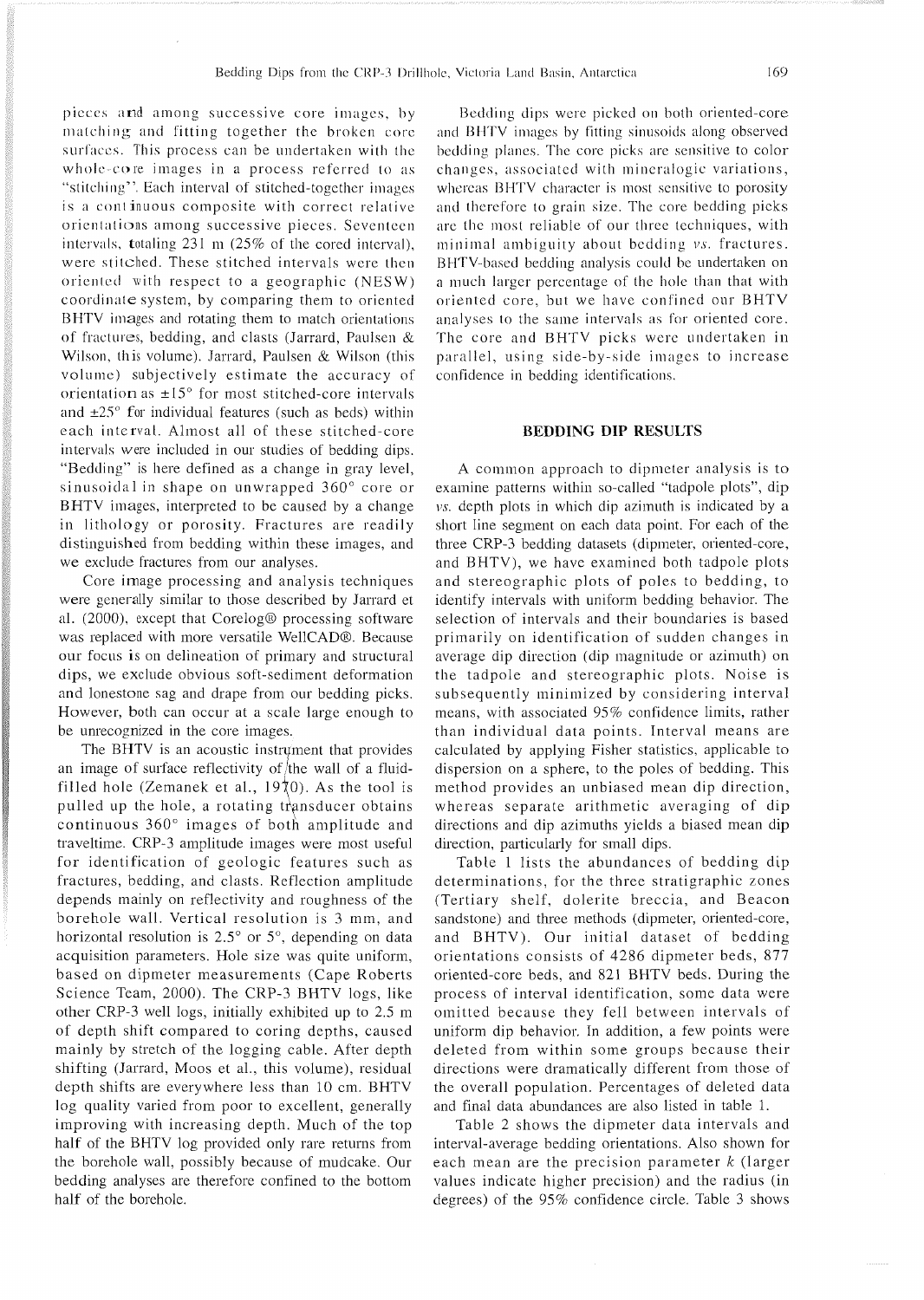|                  |               | <i>Initial</i> | % deleted:     | % deleted:    | Final    |
|------------------|---------------|----------------|----------------|---------------|----------|
| Zone             | Method        | # points       | between groups | within groups | # points |
| Tertiary shelf   | dipmeter      | 3772           | 2.6            | 2.0           | 3600     |
|                  | oriented core | 550            | 5.1            | 1.1           | 516      |
|                  | <b>BHTV</b>   | 601            | 4.2            | 1.3           | 568      |
| dolerite breccia | dipmeter      | 15             | 0              | Ω             | 15       |
|                  | oriented core | 26             | 4              | 0             | 25       |
|                  | <b>BHTV</b>   | 16             | 6              |               | 15       |
| Beacon           | dipmeter      | 499            | $\Omega$       | 1.2           | 493      |
|                  | oriented core | 301            | 7.3            | 3.3           | 274      |
|                  | <b>BHTV</b>   | 204            | 0              | 6.9           | 185      |

*Tab.* I - Abundances of bedding picks.

corresponding results for oriented-core and BHTV dip orientations. Comparison of dip magnitudes for oriented-core and BHTV results for the same interval suggests that oriented-core dips are systematically about 3° steeper than BHTV dips; we cannot account for this discrepancy. Unlike oriented-core and BHTV results, adjacent dipmeter-based dip determinations are not independent, because Ezdip<sup>®</sup> uses an artificial intelligence algorithm to suppress inconsistent results (Kerzner, 1983, 1986, 1988) and because the step increment is shorter than the window length. Therefore, confidence limits are optimistic for interval-averaged dipmeter results.

All of the interval bedding orientations of tables 2 and 3 include structural dip, but many may also include a component of sedimentary dip, either depositional (e.g., cross bedding) or post-depositional *(e.g.,* soft-sediment deformation). In order to isolate structural dip, we applied three exclusion criteria aimed at identifying intervals with detectable sedimentary dip effects. First and most important is recognition of a skewed distribution, either on a stereographic projection of bedding perpendiculars or on a tadpole plot. On a stereographic projection, parallel bedding generates a distribution that is approximately circular **(i.e.,** no dependence of standard deviation on azimuth), whereas cross bedding and soft-sediment deformation generate oval distributions that are strongly skewed (higher standard deviation) in the plane of cross bedding or softsediment movement. On a tadpole plot, sedimentary dips often generate a pattern of systematically increasing or decreasing dips over a  $\sim$ 2-20 m interval. Second, some intervals exhibited high data dispersion, usually due to sedimentary dips or - for dipmeter data - low coherence among traces. We exclude the highest-dispersion intervals, using an arbitrary threshold of  $\geq 10$  for the precision parameter *k*. Finally, some intervals have mean bedding directions that are anomalous in comparison with other mean results from the same broad portion of CRP-3. The most likely reason for these anomalous directions is either depositional or post-depositional sedimentary dip. In either case, these anomalous intervals are not representative of regional structural dip.

Tables 2 and 3 flag intervals that have skewed distributions, excessive scatter  $(k<10)$ , or anomalous directions, along with those that survive these three rejection criteria. Half of the 58 dipmeter-based dip directions for Tertiary shelf sediments are useful indicators of structural dip; only 3 of the 30 rejected intervals are excluded solely on the basis ol' anomalous directions. Similarly, half of the 40 oriented-core and BHTV dip directions for Tertiary shelf sediments were excluded, almost always because strong skewing indicates that these generally short (2- 10 m) intervals are dominated by sedimentary dips. Only 1 of these rejected intervals is excluded solely based on an anomalous direction. The same criteria used to eliminate intervals with sedimentary dip arc also useful in reducing dipmeter bias associated with fracturing and brecciation in the lower part of the drillhole. Of the 11 breccia and Beacon intervals (including two suites of Beacon results with different processing parameters), only 3 survive our exclusion criteria. Recognizing the superiority of oriented-core and BHTV over dipmeter for identification of bedding in the breccia and Beacon, we concentrated our oriented-core and BHTV analyses there. Of the 14 core and BHTV interval means from the breccia and Beacon, only 4 were rejected.

The methods of interval identification and averaging employed here are identical to those used for CRP-2A dipmeter analysis (Jarrard et al., 2000). The criteria for isolating structural dips by excluding sedimentary dips are different, however. Jarrard et al. (2000) identified five short intervals, of 31 total, as having anomalous directions when compared to adjacent intervals. Consequently, they excluded those intervals from their interpretations of structural dip variations. If, instead, one applies the three CRP-3 exclusion criteria, then 5 intervals (their intervals C. G, H, J, and 0) are excluded because of skewed distributions, in addition to the *5* previously excluded because of anomalous directions.

Figure 1 shows mean dip directions for those Tertiary shelf intervals that appear to be reliable indicators of structural dip (Tabs. 1 & 2). All dip directions for 113-789 mbsf are consistent in indicating a uniform dip direction, with what appears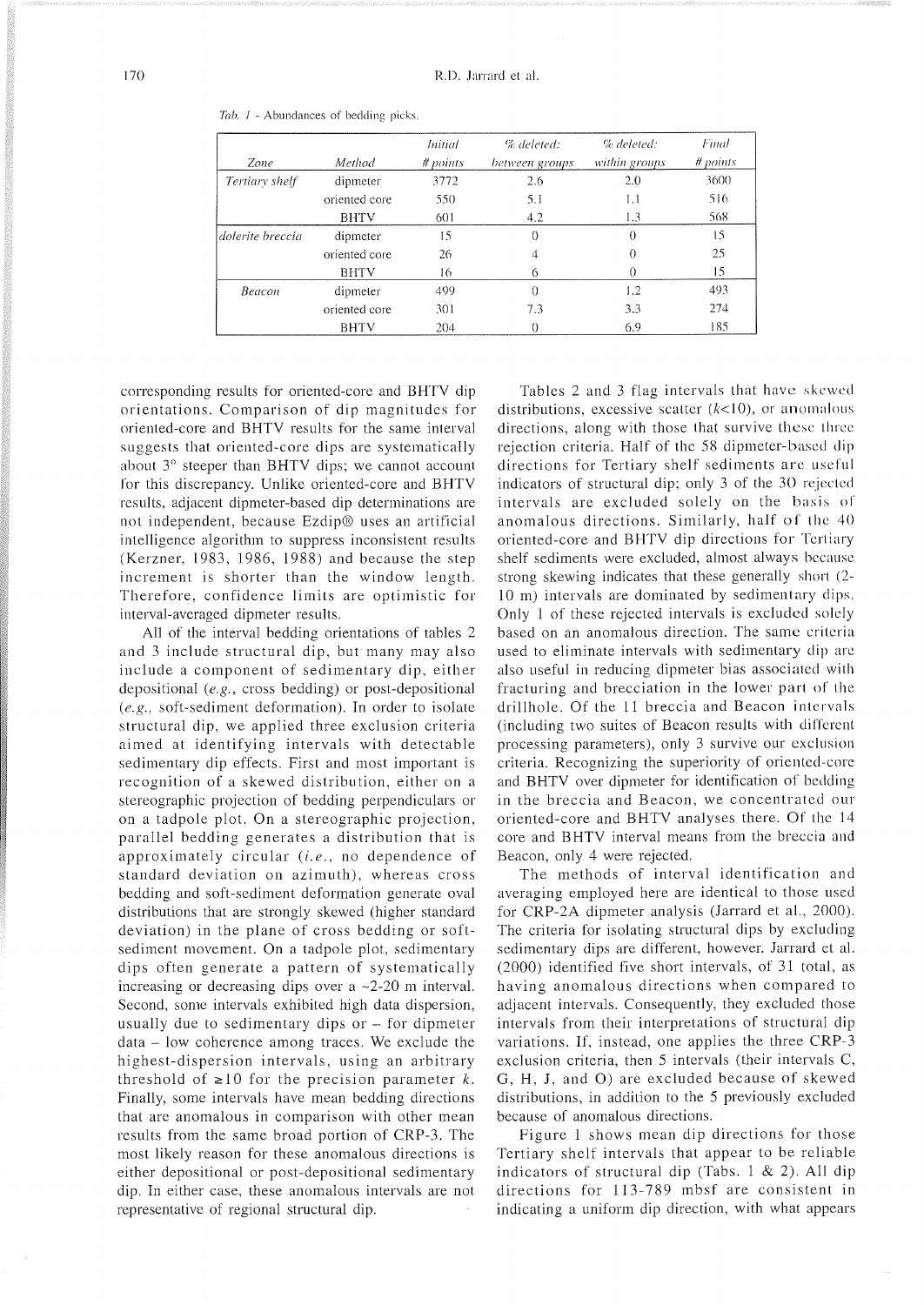Tab. 2 - Interval-mean bedding directions based on dipmeter analyses.

| Start depth | End depth | Zone                | OK               | skewed                  | scatter                        | anomalous                | $\mathbb N$              | azi   | dip  | k     | 95%     |
|-------------|-----------|---------------------|------------------|-------------------------|--------------------------------|--------------------------|--------------------------|-------|------|-------|---------|
| 20.8        | 23.1      | shelf               |                  | $\mathsf X$             | $\mathsf X$                    |                          | 9                        | 52.6  | 12.9 | 7.6   | 18.7    |
| 24.3        | 34.0      | shelf               | $\mathsf{X}$     |                         | $\sqrt{6}$                     |                          | 5                        | 72.2  | 23.1 | 17.9  | 4.3     |
|             |           |                     |                  |                         |                                |                          |                          |       |      | 13.7  | 6.8     |
| 34.2        | 39.6      | shelf               |                  | $\mathsf X$             |                                | $\mathsf X$              | 35                       | 244.0 | 17.5 |       |         |
| 40.0        | 53.3      | shelf               | $\mathsf X$      |                         | $\boldsymbol{7}$               |                          | 3                        | 124.3 | 7.6  | 11.7  | 5.1     |
| 53.4        | 58.5      | shelf               |                  | $\mathsf X$             |                                | X                        | 33                       | 275.4 | 26.0 | 15.1  | 6.7     |
| 61.0        | 76.5      | shelf               | $\mathsf X$      |                         | 9                              |                          | $\sqrt{2}$               | 128.6 | 7.9  | 10.5  | 4.8     |
| 77.1        | 83.2      | shelf               | $\bar{\text{X}}$ |                         | 5                              |                          | $\overline{c}$           | 71.8  | 11.1 | 140.1 | 1.7     |
| 86.0        | 93.9      | shelf               |                  | $\mathbf X$             |                                | $\mathbf X$              | 29                       | 253.8 | 30.0 | 20.7  | 6.0     |
| 94.3        | 112.3     | shelf               |                  |                         | $\mathsf X$                    |                          | 57                       | 34.1  | 13.1 | 7.3   | 7.5     |
| 113.3       | 127.6     | shelf               | $\mathsf X$      |                         | $\boldsymbol{7}$               |                          | $\mathbf{1}$             | 70.2  | 19.8 | 16.3  | 4.3     |
| 128.7       | 144.5     | shelf               |                  |                         | $\bar{\text{X}}$               |                          | 59                       | 91.5  | 17.0 | 9.2   | 6.4     |
|             |           |                     |                  |                         |                                |                          |                          |       |      |       |         |
| 152.8       | 163.5     | shelf               | $\mathsf X$      |                         | 6                              |                          | $\ddot{\circ}$           | 45.3  | 24.0 | 16.1  | 4.5     |
| 170.7       | 181.1     | shelf               | $\bar{\text{X}}$ |                         | 6                              |                          | 5                        | 76.6  | 17.6 | 10.4  | 5.7     |
| 181.5       | 211.2     | shelf               |                  |                         | $\bar{\text{X}}$               |                          | 133                      | 19.1  | 11.9 | 9.4   | 4.2     |
| 214.3       | 234.8     | shelf               |                  | $\mathbf X$             |                                | $\overline{\phantom{a}}$ | 9                        | 59.4  | 23.6 | 13.2  | 4.6     |
| 239.3       | 255.1     | shelf               | $\mathbf X$      |                         | 6                              |                          | 6                        | 70.3  | 19.3 | 15.3  | 4.6     |
| 272.3       | 285.1     | shelf               | $\mathbf X$      |                         | 6                              |                          | 9                        | 76.2  | 18.7 | 12.0  | 5.2     |
| 285.3       | 287.2     | shelf               |                  | $\mathbf X$             |                                | X                        | 10                       | 210.1 | 16.4 | 26.6  | 9.0     |
| 287.5       | 293.0     | shelf               | $\mathbf X$      |                         | $\sqrt{2}$                     |                          | $\overline{4}$           | 70.4  | 20.9 | 15.3  | 7.8     |
|             |           |                     |                  |                         | $\mathsf X$                    |                          | 75                       | 85.3  | 14.0 | 8.6   | 5.9     |
| 303.4       | 317.6     | shelf               |                  |                         |                                |                          |                          |       |      |       |         |
| 318.8       | 325.1     | shelf               |                  | $\mathsf X$             | $\mathbf X$                    | X                        | 15                       | 318.6 | 139  | 7.7   | 14.1    |
| 325.2       | 337.9     | shelf               | $\mathbf X$      |                         | 8                              |                          | $8\phantom{1}$           | 52.7  | 19.4 | 13.2  | 4.3     |
| 338.2       | 347.9     | shelf               |                  |                         | $\bar{\text{X}}$               | $\mathbf X$              | 46                       | 319.3 | 14.3 | 8.5   | 7.7     |
| 348.3       | 366.2     | shelf               | $\mathbf X$      |                         | $\begin{array}{c} \end{array}$ |                          | 10                       | 83.9  | 22.2 | 10.9  | 4.3     |
| 367.2       | 389.6     | shelf               |                  |                         | $\mathbf X$                    |                          | 83                       | 62.8  | 11.8 | 7.6   | 6.0     |
| 390.0       | 394.2     | shelf               |                  |                         |                                | $\bar{\text{X}}$         | 27                       | 340.1 | 24.8 | 11.5  | 8.6     |
| 394.3       | 405.0     | shelf               |                  | $\mathbf X$             |                                | $\overline{4}$           | $\overline{4}$           | 70.7  | 13.1 | 10.4  | 7.0     |
| 405.1       | 414.3     | shelf               |                  | $\mathbf X$             | $\mathbf X$                    | $\mathbf X$              | 44                       | 184.6 | 3.4  | 7.4   | 8.5     |
|             |           |                     |                  |                         |                                |                          |                          |       |      |       |         |
| 415.8       | 424.5     | shelf               | $\mathbf X$      |                         | 5                              |                          | $\sqrt{2}$               | 79.2  | 22.9 | 21.2  | 4.4     |
| 424.7       | 460.1     | shelf               | $\bar{\text{X}}$ |                         | $\mathbf{1}$                   |                          | 64                       | 66.9  | 14.8 | 13.6  | 3.1     |
| 460.6       | 463.4     | shelf               |                  | $\mathbf X$             |                                | $\mathbf X$              | 33                       | 267.9 | 19.5 | 14.9  | 6.7     |
| 463.6       | 476.9     | shelf               | $\mathbf X$      |                         | $\mathbf{l}$                   |                          | 09                       | 42.6  | 21.4 | 10.1  | 4.5     |
| 481.3       | 488.3     | shelf               | $\bar{\text{X}}$ |                         | 5                              |                          | 5                        | 47.7  | 25.0 | 24.2  | 4.0     |
| 489.0       | 518.5     | shelf               |                  |                         | $\mathbf X$                    |                          | 126                      | 58.3  | 13.8 | 9.9   | 4.2     |
| 518.6       | 525.2     | shelf               |                  | $\mathbf X$             |                                | $\mathbf X$              | 46                       | 3.0   | 21.5 | 17.7  | 5.1     |
| 525.2       | 528.5     | shelf               |                  | $\rm X$                 | $\mathbf X$                    | $\bar{\text{X}}$         | 20                       | 338.4 | 8.7  | 8.0   | 12.3    |
|             |           |                     |                  |                         |                                |                          |                          |       |      |       | 3.6     |
| 528.6       | 554.8     | shelf               | $\mathbf X$      |                         | $\mathbf{1}$                   |                          | 28                       | 64.3  | 22.4 | 12.7  |         |
| 555.2       | 560.3     | shelf               |                  | $\mathbf X$             |                                | $\overline{4}$           | $\overline{7}$           | 81.9  | 18.3 | 34.6  | 3.6     |
| 563.7       | 574.5     | shelf               |                  |                         | $\mathbf X$                    | $\mathbf X$              | 54                       | 169.2 | 5.5  | 8.7   | 7.0     |
| 579.1       | 588.1     | shelf               |                  | $\mathbf X$             | $\mathbf X$                    |                          | 30                       | 67.9  | 23.7 | 8.5   | 9.6     |
| 588.3       | 592.0     | shelf               | $\mathbf X$      |                         | $\boldsymbol{2}$               |                          | 6                        | 71.9  | 24.3 | 28.5  | 5.4     |
| 593.3       | 596.4     | shelf               |                  | $\mathbf X$             |                                | $\mathbf X$              | 13                       | 266.1 | 6.3  | 10.6  | 12.8    |
| 597.6       | 604.0     | shelf               | $\mathbf X$      |                         | $\overline{4}$                 |                          | $\mathbf{1}$             | 74.1  | 18.2 | 14.3  | 6.1     |
| 605.4       | 624.0     | shelf               |                  |                         | X                              |                          | 87                       | 26.0  | 5.0  | 7.2   | 6.1     |
|             |           |                     |                  |                         |                                |                          |                          | 44.6  |      | 21.8  | $3.8\,$ |
| 624.3       | 634.0     | shelf               | X                |                         | 6                              |                          | 8                        |       | 22.0 |       |         |
| 634.6       | 639.8     | shelf               |                  | $\mathbf X$             |                                | 5                        | $\theta$                 | 103.6 | 15.6 | 22.4  | 4,4     |
| 643.1       | 660.6     | shelf               | X                |                         | $\mathbf{1}$                   |                          | 10                       | 42.0  | 19.1 | 22.7  | 2.9     |
| 660.7       | 671.0     | shelf               | $\mathbf X$      |                         | $\mathbf{1}$                   |                          | 03                       | 71.6  | 27.4 | 22.4  | 3.0     |
| 671.2       | 686.0     | shelf               | $\mathbf X$      |                         | $\mathbf{1}$                   |                          | 19                       | 71.3  | 23.9 | 14.2  | 3.6     |
| 689.4       | 702.1     | shelf               | X                |                         | 5                              |                          | 6                        | 77.4  | 13.9 | 11.7  | 5.8     |
| 703.4       | 725.6     | shelf               | X                |                         | $\mathbf{1}$                   |                          | 01                       | 51.1  | 17.5 | 20.8  | 3.2     |
| 729.3       | 750.2     | shelf               | $\mathbf X$      |                         | $\mathbf{1}$                   |                          | 50                       | 55.4  | 22.0 | 29.7  | 2.1     |
| 750.3       | 752.6     | shelf               |                  |                         |                                | $\mathbf X$              | $21$                     | 328.1 | 29.9 | 45.7  | 4.8     |
|             |           |                     |                  |                         |                                |                          |                          |       |      |       |         |
| 753.0       | 763.4     | shelf               |                  | $\mathbf X$             |                                | $\sqrt{5}$               | $\overline{\phantom{a}}$ | 53.8  | 19.9 | 15.7  | 4.9     |
| 764.4       | 765.6     | shelf               |                  | $\mathbf X$             |                                | $\mathbf X$              | 11                       | 329.6 | 10.6 | 18.9  | 10.3    |
| 765.7       | 769.7     | shelf               | $\mathbf X$      |                         | $\epsilon$                     |                          | $\overline{4}$           | 88.5  | 23.5 | 23.4  | 3.7     |
| 770.9       | 771.7     | shelf               |                  |                         |                                | X                        | 10                       | 332.9 | 20.1 | 86.9  | 4.9     |
| 777.9       | 791.2     | shelf               | $\overline{X}$   |                         | $\overline{4}$                 |                          | 9                        | 63.4  | 24.0 | 15.2  | 5.4     |
| 793.6       | 822.6     | breccia             |                  | $\overline{\mathbf{X}}$ |                                | $\mathbf{1}$             | $\overline{5}$           | 43.1  | 22.4 | 15.8  | 9.6     |
| 827.7       | 838.2     | Beacon1             |                  |                         | $\overline{X}$                 | $\overline{X}$           | $1\,1$                   | 167.3 | 4.3  | 8.5   | 15.8    |
| 838.4       | 847.4     | Beaconl             |                  | $\mathbf X$             |                                | $\mathbf{1}$             | 6                        | 36.2  | 19.9 | 54.3  | 5.1     |
| 847.9       | 872.7     | Beacon1             | $\mathbf X$      |                         | $\sqrt{5}$                     |                          | $\mathbf{1}$             | 17.4  | 11.4 | 48.6  | 2.9     |
|             |           | Beaconl             |                  |                         |                                |                          |                          |       |      |       |         |
| 874.1       | 900.1     |                     |                  | $\frac{X}{X}$           |                                | 6                        | $\overline{0}$           | 79.6  | 4.1  | 12.2  | 5.5     |
| 825.9       | 831.4     | Beacon2             |                  |                         |                                | $\overline{X}$           | $\overline{29}$          | 315.9 | 16.2 | 19.0  | 6.3     |
| 832.4       | 841.3     | Beacon <sub>2</sub> |                  | $\rm X$                 |                                | 3                        | 9                        | 99.5  | 3.6  | 14.1  | 6.3     |
| 841.6       | 849.8     | Beacon2             | X                |                         | $\sqrt{3}$                     |                          | 8                        | 32.8  | 18.5 | 23.7  | 4.9     |
| 850.1       | 855.6     | Beacon2             |                  |                         |                                | $\mathbf X$              | 18                       | 303.8 | 18.3 | 24.8  | 7.1     |
| 856.1       | 871.3     | Beacon2             | $\mathbf X$      |                         | $\boldsymbol{7}$               |                          | 6                        | 34.4  | 9.9  | 27.0  | $3.2\,$ |
| 871.5       | 900.1     | Beacon2             |                  | X                       |                                |                          | 55                       | 63.2  | 3.6  | 13.3  | 3.2     |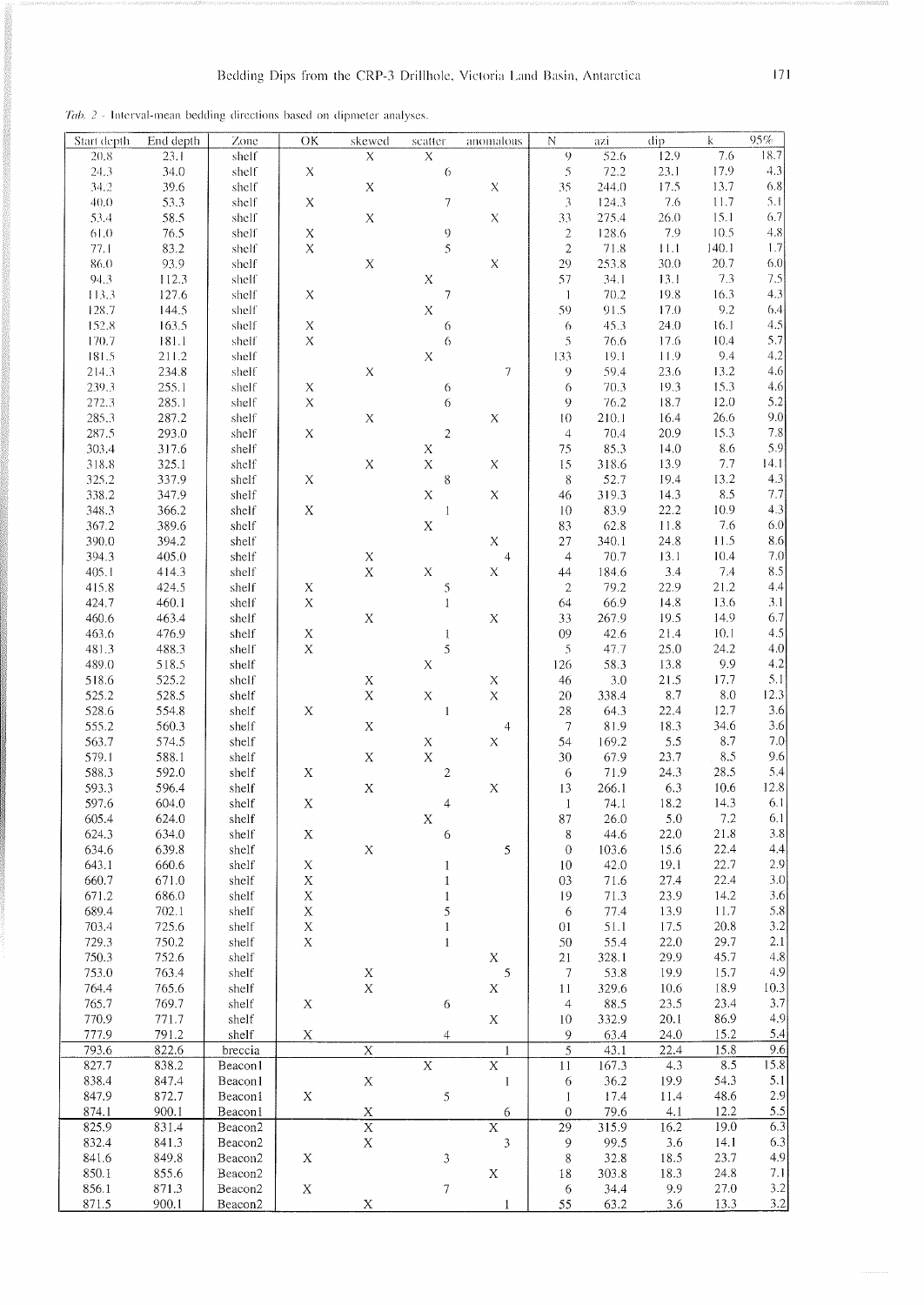#### R.D. Jarrard et al.

Tab. 3 - Interval-mean bedding directions based on core-scan and borehole televiewer data.

|         |             |           |                           |             |         |             | core |       |      |         |         |
|---------|-------------|-----------|---------------------------|-------------|---------|-------------|------|-------|------|---------|---------|
| zone    | start depth | end depth | OK                        | skewed      | scatter | anomalous   | N    | azi   | dip  | $\bf k$ | 95%     |
| shelf   | 404.3       | 408.8     |                           | X           | X       | X           | 21   | 228.8 | 31.1 | 4.0     | 18.2    |
| shelf   | 410.3       | 413.5     | X                         |             |         |             | 26   | 79.6  | 23.8 | 44.1    | 4.3     |
| shelf   | 451.6       | 452.8     |                           | X           |         | X           | 7    | 318.6 | 30.8 | 13.1    | 16.0    |
| shelf   | 455.4       | 460.1     | X                         |             |         |             | 44   | 78.7  | 18.9 | 51.1    | 3.0     |
| shelf   | 460.2       | 463.2     |                           | $\mathbf X$ |         | $\mathbf X$ | 4    | 263.9 | 17.3 | 14.7    | 10.3    |
| shelf   | 541.2       | 548.5     | X                         |             |         |             | 9    | 72.7  | 22.6 | 56.5    | 6.5     |
| shelf   | 555.8       | 561.6     |                           | X           |         |             | 50   | 108.1 | 17.9 | 25.8    | 4.0     |
| shelf   | 574.8       | 578.1     |                           | X           |         |             | 26   | 53.4  | 26.4 | 10.5    | $9.2\,$ |
| shelf   | 578.0       | 587.2     | X                         |             |         |             | 42   | 66.0  | 25.3 | 53.3    | 3.0     |
| shelf   | 616.2       | 620.2     |                           | X           |         |             | 12   | 50.0  | 22.1 | 18.8    | 9.8     |
| shelf   | 624.1       | 634.1     | X                         |             |         |             | 54   | 66.6  | 25.5 | 18.9    | 4.6     |
| shelf   | 642.1       | 657.2     |                           | X           |         |             | 38   | 96.8  | 24.2 | 10.9    | 7.4     |
| shelf   | 658.3       | 660.6     |                           | $\mathbf X$ |         |             | 18   | 106.4 | 14.9 | 89.9    | 3.7     |
| shelf   | 661.0       | 666.5     | X                         |             |         |             | 43   | 78.3  | 24.5 | 34.8    | 3.7     |
| shelf   | 693.4       | 697.6     | X                         |             |         |             | 26   | 83.4  | 27.0 | 81.0    | 3.2     |
| shelf   | 697.6       | 698.6     | X                         |             |         |             | 21   | 34.1  | 24.2 | 135.0   | 2.7     |
| shelf   | 701.4       | 704.7     | $\boldsymbol{\mathsf{X}}$ |             |         |             | 5    | 78.4  | 23.2 | 34.9    | 11.7    |
| shelf   | 704.8       | 713.1     |                           |             | X       | X           | 33   | 8.0   | 7.3  | $6.2\,$ | 11.0    |
| shelf   | 714.0       | 720.2     |                           | $\mathbf X$ |         |             | 16   | 75.5  | 22.1 | 25.9    | 7.4     |
| shelf   | 722.2       | 723.7     |                           | $\mathbf X$ |         |             | 11   | 101.6 | 19.1 | 16.4    | 11.0    |
| shelf   | 750.2       | 768.9     |                           |             |         |             |      |       |      |         |         |
| breccia | 787.2       | 794.4     | X                         |             |         |             | 20   | 68.6  | 30.8 | 43.2    | 5.0     |
| breccia | 807.0       | 810.3     |                           | X           |         |             | 5    | 52.9  | 43.8 | 23.7    | 14.3    |
| Beacon  | 823.1       | 829.4     |                           | $\mathbf X$ |         |             | 103  | 57.0  | 23.3 | 111.2   | 1.3     |
| Beacon  | 864.3       | 875.0     | X                         |             |         |             | 85   | 50.0  | 19.2 | 79.9    | 1.7     |
| Beacon  | 875.0       | 881.2     | X                         |             |         |             | 27   | 79.3  | 29.1 | 48.6    | 4.0     |
| Beacon  | 881.2       | 895.2     |                           | X           |         |             | 3    | 95.5  | 21.5 | 80.4    | 11.3    |
| Beacon  | 895.2       | 904.2     | X                         |             |         |             | 56   | 108.2 | 23.6 | 114.7   | 1.8     |

|         |             |           |             |             |         |             | <b>BHTV</b> |       |      |       |      |
|---------|-------------|-----------|-------------|-------------|---------|-------------|-------------|-------|------|-------|------|
| zone    | start depth | end depth | OK          | skewed      | scatter | anomalous   | N           | azi   | dip  | k     | 95%  |
| shelf   | 404.3       | 408.8     |             | X           | X       | X           | 24          | 267.6 | 17.2 | 4.9   | 14.9 |
| shelf   | 410.3       | 413.5     | $\mathbf X$ |             |         |             | 27          | 62.1  | 18.6 | 36.8  | 4.6  |
| shelf   | 451.6       | 452.8     |             |             |         |             |             |       |      |       |      |
| shelf   | 455.4       | 460.1     | X           |             |         |             | 34          | 70.8  | 16.5 | 73.5  | 2.9  |
| shelf   | 460.2       | 463.2     |             |             |         | X           | 11          | 245.4 | 16.7 | 15.8  | 11.3 |
| shelf   | 541.2       | 548.5     | $\mathbf X$ |             |         |             | 12          | 80.2  | 15.9 | 58.6  | 5.5  |
| shelf   | 555.8       | 561.6     |             | X           |         |             | 36          | 99.6  | 17.3 | 27.2  | 4.7  |
| shelf   | 574.8       | 578.1     |             | $\mathbf X$ |         |             | 22          | 39.0  | 22.2 | 11.8  | 9.4  |
| shelf   | 578.0       | 587.2     | X           |             |         |             | 29          | 57.5  | 19.6 | 83.1  | 3.0  |
| shelf   | 616.2       | 620.2     |             | $\mathbf X$ |         |             | 12          | 77.5  | 21.1 | 33.3  | 7.3  |
| shelf   | 624.1       | 634.1     | Х           |             |         |             | 45          | 73.1  | 21.5 | 21.4  | 4.7  |
| shelf   | 642.1       | 657.2     |             | $\mathbf X$ |         |             | 47          | 83.4  | 17.2 | 16.1  | 5.3  |
| shelf   | 658.3       | 660.6     | $\mathbf X$ |             |         |             | 17          | 100.4 | 14.6 | 67.0  | 4.4  |
| shelf   | 661.0       | 666.5     | $\mathbf X$ |             |         |             | 59          | 75.6  | 22.2 | 55.1  | 2.5  |
| shelf   | 693.4       | 697.6     | Х           |             |         |             | 28          | 70.5  | 21.1 | 54.3  | 3.7  |
| shelf   | 697.6       | 698.6     | $\mathbf X$ |             |         |             | $22\,$      | 25.6  | 21.2 | 133.9 | 2.7  |
| shelf   | 701.4       | 704.7     | X           |             |         |             | 23          | 53.6  | 23.6 | 38.8  | 4.9  |
| shelf   | 704.8       | 713.1     |             | $\mathbf X$ |         | $\mathbf X$ | 42          | 17.3  | 8.9  | 12.6  | 6.5  |
| shelf   | 714.0       | 720.2     |             | X           |         |             | 23          | 61.7  | 17.0 | 56.1  | 4.1  |
| shelf   | 722.2       | 723.7     |             | X           |         | $\mathbf X$ | 15          | 134.8 | 3.2  | 13.1  | 10.6 |
| shelf   | 750.2       | 768.9     |             | $\mathbf X$ |         |             | 40          | 91.4  | 13.1 | 24.4  | 4.7  |
| breccia | 787.2       | 794.4     | X           |             |         |             | 10          | 77.7  | 29.9 | 35.0  | 7.8  |
| breccia | 807.0       | 810.3     |             | X           |         |             | 5           | 48.7  | 38.8 | 18.0  | 16.5 |
| Beacon  | 823.1       | 829.4     | Х           |             |         |             | 54          | 57.5  | 23.6 | 132.1 | 1.7  |
| Beacon  | 864.3       | 875.0     | $\mathbf X$ |             |         |             | 51          | 61.6  | 15.9 | 134.6 | 1.7  |
| Beacon  | 875.0       | 881.2     | X           |             |         |             | 24          | 77.1  | 26.5 | 120.0 | 2.7  |
| Beacon  | 881.2       | 895.2     | $\mathbf X$ |             |         |             | 34          | 78.7  | 18.9 | 97.5  | 2.5  |
| Beacon  | 895.2       | 904.2     | $\mathbf X$ |             |         |             | 22          | 102.9 | 23.9 | 76.0  | 3.6  |

to be random dispersion of  $\langle 10^\circ$  about the average direction. Based on the 24 dipmeter-based results, with unit weight to each interval average, the overall mean dip direction for 113-789 mbsf is a dip of 20.5° toward azimuth 64.8° (95% confidence radius  $\alpha_{95}$ =2.2°). This result is confirmed by oriented cores (dip 23.2°, azimuth 71.0°,  $\alpha_{95}$ =4.1°) and BHTV (dip 18.6°, azimuth 65.6°,  $\alpha_{95}$ =4.1°) (Fig. 1). Data from shallower than ~100 m exhibit dip directions that appear to be a few degrees shallower, on average, than the mean for 113-789 mbsf, but too few intervals are available to quantify this shallowing.

172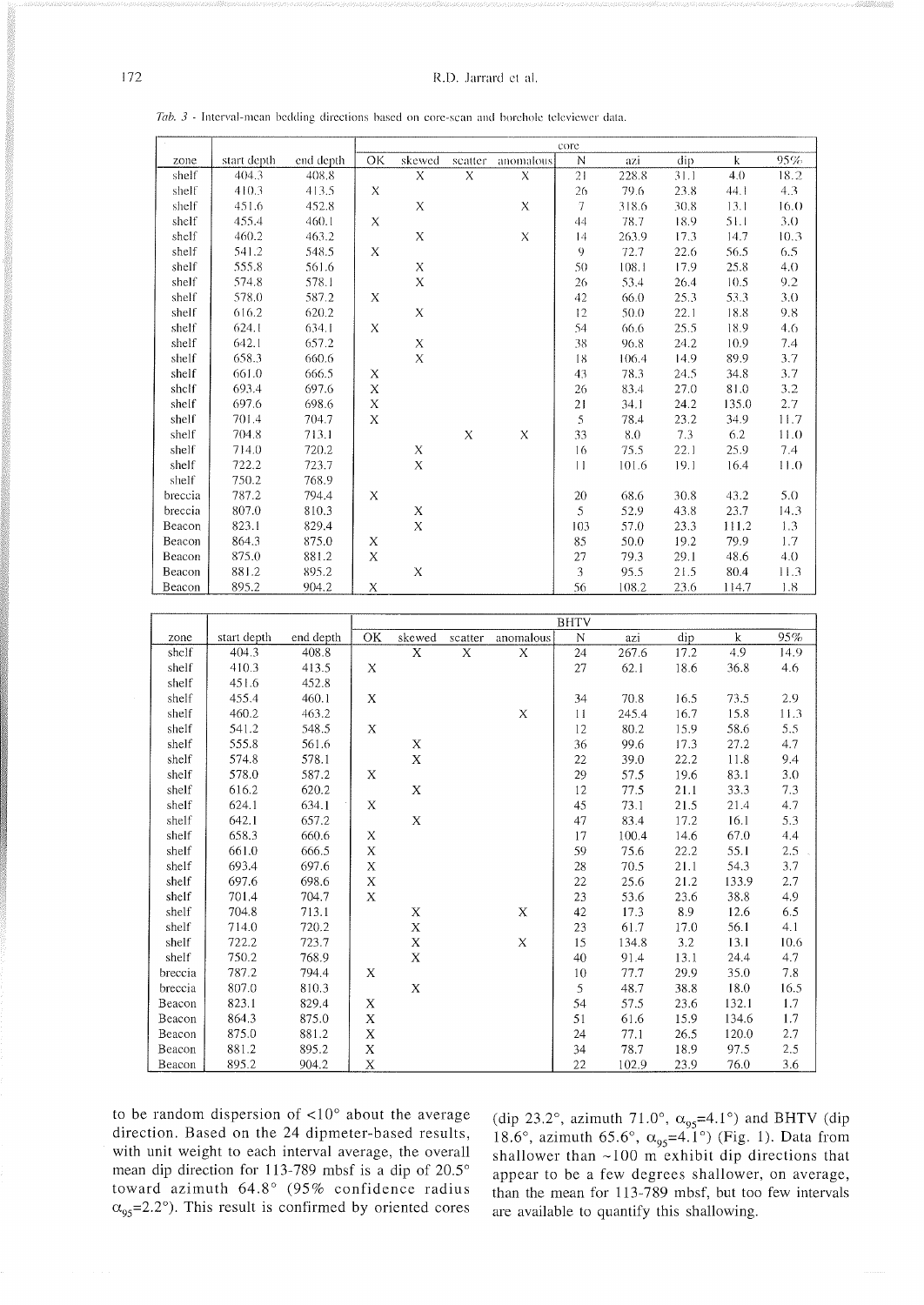

Fig. 1 - Interval mean dip directions for Tertiary shelf sediments of CRP-3, based on dipmeter (solid dots), core images (open diamonds), and borehole televiewer (solid diamonds). Results are listed in tables 1 & 2. Also shown are the mean structural dips for the lower portion of CRP-2A (Jarrard et al.. 2000) and for most of CRP-3. In these zoomed polar projections. dip magnitude increases from zero at the center to 30" at the outer circle of each plot.

Figure 2 shows interval-mean bedding directions for the Beacon sandstone, based on oriented-core and BHTV bedding picks. Dipmeter results (Tab. l), not shown here because they are probably biased by fractures and brecciation, are generally shallower and more northerly. Oriented-core and BHTV results for the same interval, connected by a line segment in figure 2, are consistently very similar. Dispersion among intervals is up to 20'. The overall average of these Beacon results is compatible with the shelfsediment mean for the overlying interval 113- 789 mbsf.

Figure 2 also shows individual bedding directions from within the doleritic breccia. These data are based only on oriented-core and BHTV picks, which are much more reliable than dipmeter-based results from this interval. Contamination of the dipmeter result by faulting gives it a skewed distribution and a mean dip magnitude (Tab. 1) much shallower than the oriented-core and BHTV results. The doleritic breccia has an average dip azimuth that is similar to the structural dip azimuths of the overlying shelf sediments and underlying Beacon, but dips are about  $10^{\circ}$  steeper. We consider the most likely explanation of this dip steepening to be sedimentary dip, associated with interpreted (Cape Roberts Science Team, 2000) deposition on a subaerial fan. This bedding direction is approximately parallel to a faulting fabric identified in this portion of the doleritic breccia (Wilson & Paulsen, this volume). Although we can readily distinguish between bedding and open fractures in the core and BHTV images, it is conceivable that some or many of our "bedding" picks are actually calcite-filled fractures.

## **IMPLICATIONS FOR STRUCTURAL HISTORY**

This portion of the Victoria Land basin is extensively faulted: three faults cut CRP-3 (Cape Roberts Science Team, 2000; Wilson & Paulsen, this volume), and at least two fault fabrics are evident on seismic reflection profiles (Hamilton et al., 1998) and at nearby Cape Roberts (Wilson, 1995). The CRP-3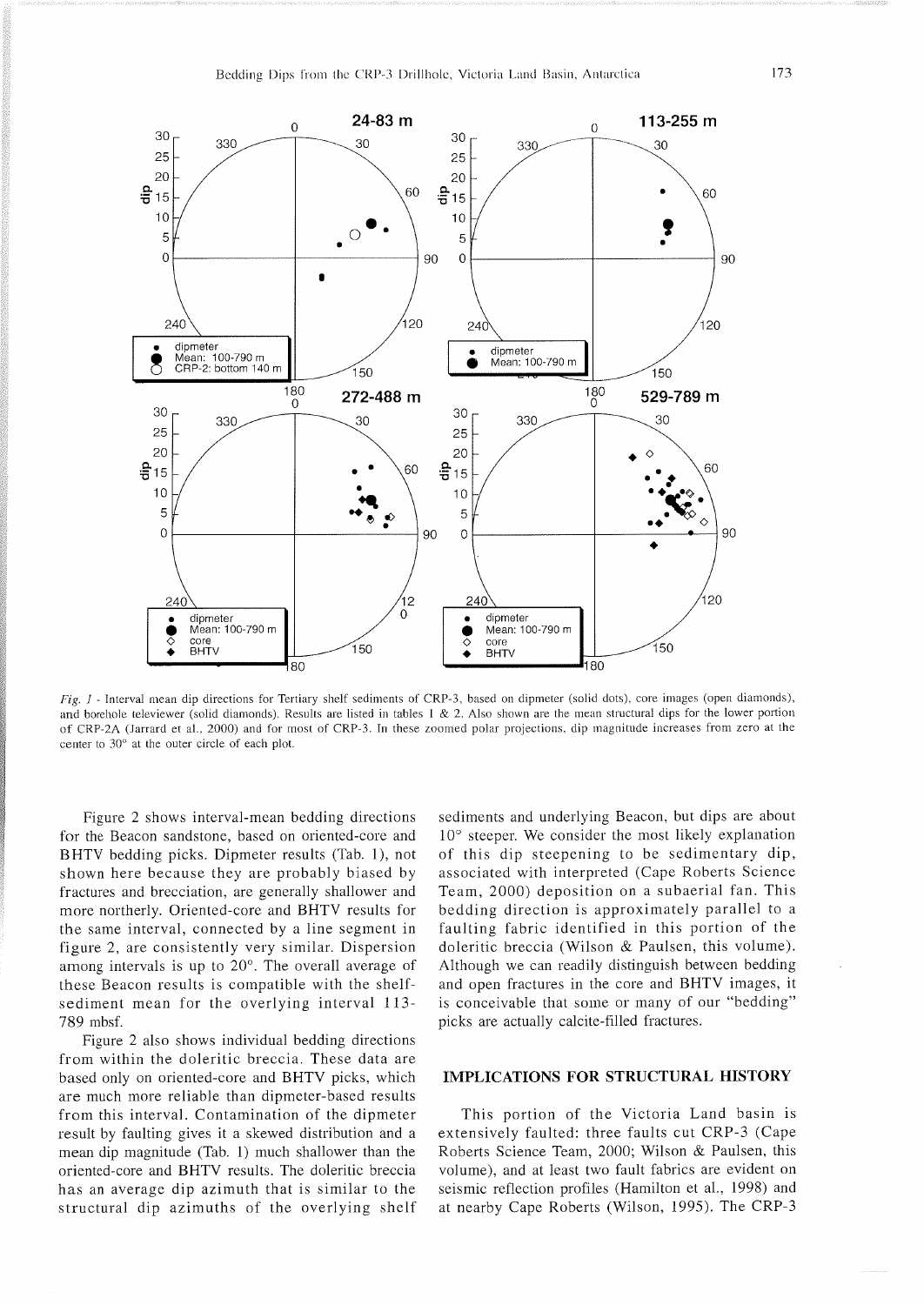

*Fig.* 2 - Polar projections of dip data for a dolerite breccia at 789- 823 m (top) and underlying Devonian Beacon sandstone (bottom). compared to the mean result for overlying Tertiary shelf sediments. Dolerite breccia results for individual beds are systematically steeper than adjacent zones. probably because of sedimentary dips. Beacon mean results for five intervals detect no systematic tilting compared to overlying Tertiary shelf data.

interval 113-789 mbsf is shown as three polar plots in figure 1, separated by depths of faults recognized at 260 mbsf and 540 mbsf. No change in structural dip is detectable across these faults. Furthermore, neither interval means nor individual bedding dips adjacent to the faults exhibit the characteristic signature of normal-fault drag: systematically increasing dips as the fault is approached from either above or below. Faulting does not appear to have imparted nonrepresentative local dips at CRP: the  $65^{\circ}$  down-dip azimuth of CRP-3 and 75° azimuth of CRP-2A are compatible with  $71^\circ$  and  $79^\circ$  dip azimuths for the bases of V4 and V3 seismic reflectors, respectively, based on regional structure contour maps (Henrys et al., 1998).

Although depth-dependent variations in dip can be identified in the polar plots for CRP-3 (Figs.  $1$  and  $2$ ) and CRP-2A (Jarrard et al., 2000), a plot of dip  $vs.$ depth may be more useful for this purpose. For structural interpretation, total dip is less relevant than dip in the plane of structural tilting. Consequently, for each CRP-3 interval mean from tables  $2$  and 3 identified as being representative of structural dip, we calculated the component of dip within a structural tilt plane with azimuth  $65^\circ$ . Oriented-core and BHTV tilts, which are paired for the same interval, were averaged. Figure 3 shows these dipmeter-based and core/BHTV-based estimates of tilt vs. composite stratigraphic depth. We use composite stratigraphic depth to permit inclusion of data from both CRP-2A and CRP-3. CRP-2A results (excluding low-reliability intervals identified above) employ a slightly different structural tilt azimuth of 75° (Jarrard et al., 2000). Positive values indicate "eastward" (actually towards  $65^{\circ}$  or  $75^{\circ}$ ) tilt, and negative values indicate "westward" tilt.

Superimposed on our bedding results in figure 3 are the dips of seismic reflectors that intersect the drill sites (Henrys et al.. this volume). The seismic profile is migrated to minimize dip artifacts (Henrys et al., this volume). The seismic and dipmeter tilt patterns are consistent at CRP-2A (Jarrard et al., 2000), but seismic tilts at CRP-3 are  $\sim6^{\circ}$  less than dipmeter and core/BHTV tilts. Seismic profiles underestimate true dip unless they parallel down-dip direction, but this correction is negligible at CRP-2 and only 0.25° at CRP-3. Although the reason for this discrepancy is not known, we suspect that all datasets are correct and that the discrepancy may be attributable to the fact that CRP-3 does not lie exactly on the seismic line.

The overall structural dip history of CRP (Fig. 3) is a pattern of structural stability during most of' CRP-3 time (Early Oligocene), followed by rapid eastward tilting during CRP-212A time (Early Oligocene to Early Miocene). All data types agree that  $\sim 0.3$ ° of tilting occurred within CRP-3 time and a further  $\sim 10-15^\circ$  of tilting occurred within CRP-2A time. The episode of accelerated tilting is probably attributable to activity on an offshore growth fault, as no other subsidence mechanism can account for such a rapid lateral fanning of seismic reflectors. Seismic reflection profiling does detect a westward-dipping normal fault just east of CRP-1 (Hamilton et al., 1998).

Although the two shallowest dipmeter results from CRP-2A indicate dips of several degrees to the northwest, both seismic evidence and correlations between CRP-1 and CRP-2/2A (Cape Roberts Science Team, 2000) indicate an eastward dip of  $\sim 5^{\circ}$  for this portion of CRP-2A. Therefore, these unconfirmed dipmeter results should be treated with caution.

A gradual downhole increase in dip throughout CRP-2A is demonstrated by both dipmeter and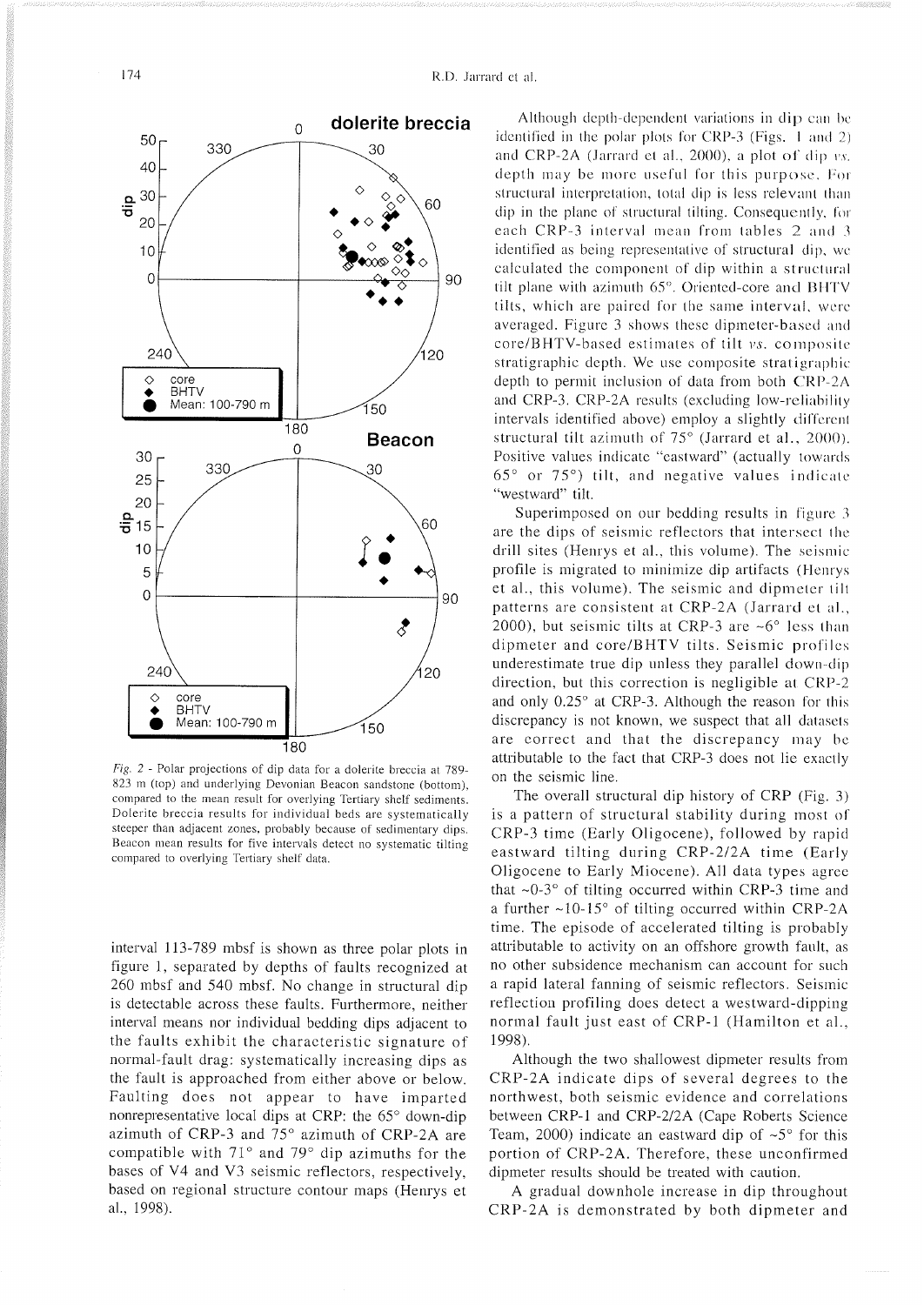

Fig. 3 - Mean dip directions for CRP-2A (Jarrard et al., 2000), CRP-3 (Tabs. 1  $\&$  2), and a seismic reflection profile across these sites (Henrys et al., this volume), displayed as a plot of "eastward" tilt versus composite stratigraphic depth. Each tilt is the dip component within the structural dip plane.

seismic results (Fig. 3) and confirmed by whole-core imaging (Jarrard et al., 2000). In contrast to the substantial local dip variations implied by CRP-2A dipmeter data, seismic dips exhibit a smooth, gradual increase downhole. This difference cannot be attributed to dipmeter picking error, as dip inhomogeneity is confirmed by core images. The large averaging volume of seismic profiling minimizes effects of sedimentary dip inhomogeneity, permitting structural dip to dominate. CRP-2A dipmeter data below 480 mbsf provide an average dip estimate of  $15\pm2^\circ$ .

Tilt is nearly constant at  $20-22^\circ$ , possibly with a downhole increase of  $\sim 2^{\circ}$ , throughout all but the topmost portion of the CRP-3 shelf sediments. The depth of transition from  $15^{\circ}$  to  $21^{\circ}$  dips is only approximately determined. The intervals above  $\sim$ 100 mbsf at CRP-3 have an intermediate average dip (Fig. l), but dispersion is high, and too few intervals are available for discrimination. At CRP-2A, core dips increase to  $20-30^\circ$  at the very bottom of the hole (605-625 mbsf). but this interval is short, softsediment deformation is locally evident, and dipmeter data do not provide confirmation.

## ANGULAR UNCONFORMITIES

Several major unconformities have been identified at CRP, on the basis of biostratigraphic and other age data (Cape Roberts Science Team, 1999, 2000): 130 mbsf, 307 mbsf, and 443 mbsf at CRP-2/2A, and 823 mbsf at CRP-3. These depths correspond to 170, 347, 483, and 1503 m on the composite stratigraphic

section of figure 3. Structural dips from dipmeter, BHTV, core images, and seismic reflection provide evidence concerning which, if any. of these are angular unconformities.

Jarrard et al. (2000) conclude that CRP-2A dipmeter data are compatible with interpretation of. the 130 mbsf unconformity as an angular unconformity. but the results are not compelling. The major unconformity at about 306 mbsf is not evident as an angular unconformity in the dipmeter data, but core dips may indicate a sudden dip increase at 297 mbsf. Dipmeter data indicate a steepening of dip within the  $435-481$  mbsf interval bracketing the 443 mbsf unconforrnity, but core dips do not confirm this observation.

The 823 mbsf CRP-3 unconformity separating the Early Oligocene and Devonian marks the initial rifting of this part of Victoria Land basin. Rifting has dropped these Devonian Beacon sandstones about 3 km below their lateral equivalents (Cape Roberts Science Team, 2000), mostly accommodated on a boundary fault 8 km west of CRP-3 (Hamilton et al., 1998; Henrys et al., 1998). Large-offset normal faults are usually not planar, but concave and often listric. Therefore, the Tertiary/Devonian boundary at CRP-3 is expected to be an angular unconformity, with shallower dips for the Devonian than for overlying Tertiary shelf sediments. The three Beacon dipmeter data do suggest this pattern (Fig. 3), but the much more reliable oriented-core and BHTV dip data demonstrate that no significant angular unconformity is present (Figs. 2  $&$  3). Because the Beacon sandstone is intensely faulted and brecciated at CRP-3, we cannot exclude the hypothesis that CRP-3 is nonrepresentative of wider-scale Beacon structural dips.

ACKNOWLEDGEMENTS - This research was supported by the National Science Foundation (OPP-9527319 and OPP-9517394). We thank Alex Pyne for optimizing logging conditions.

#### REFERENCES

- Bücker C.J., Jarrard R.D. & Wonik T., 2001. Downhole temperature. radiogenic heat production. and heat flow from the CRP-3 drillhole. Victoria Land Basin. Antarctica. This volume.
- Bucker C.J.. Jarrard R.D.. Niessen F. & Wonik T.. 2001. Statistical analysis of wireline logging data the CRP-3 drillhole. Victoria Land. Antarctica. This volume.
- Cape Roberts Science Team. 1999. Studies from the Cape Roberts Project. Ross Sea. Antarctica. Initial Report on CRP-212A. *Terra Anfartica.* 6. 1-173.
- Cape Roberts Science Team. 2000. Studies from the Cape Roberts Project. Ross Sea. Antarctica. Initial Report on CRP-3. *Terra Antcirticci.* **7.** 1-209.